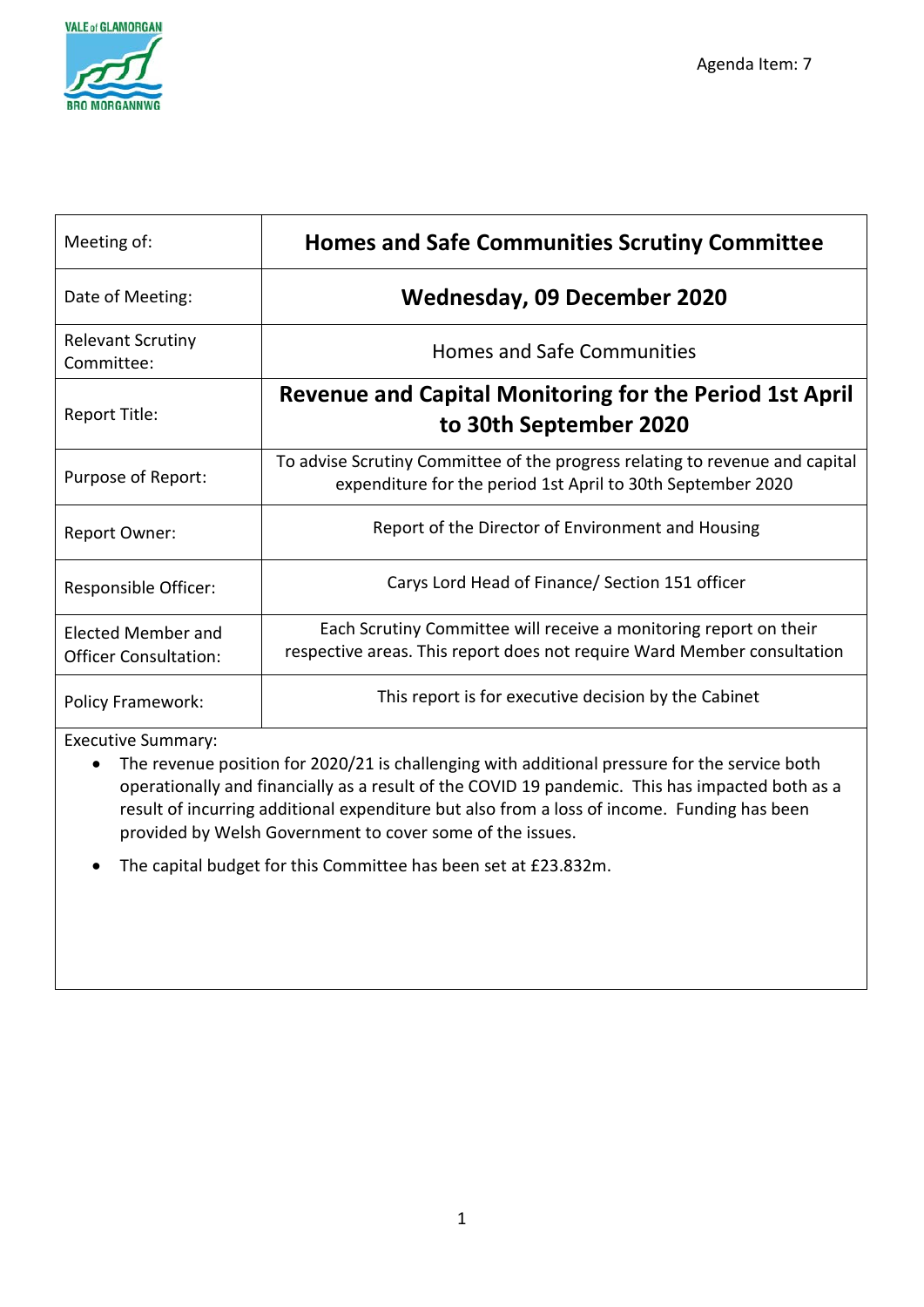### **Recommendations**

- **1.** That Scrutiny Committee consider the position with regard to the 2020/21 revenue and capital budgets.
- **2.** That Scrutiny Committee note the revised budget for 2020/21.

### **Reasons for Recommendations**

- **1.** That Members are aware of the projected revenue outturn for 2020/21.
- **2.** That Members are aware of the revised budget for 2020/21

### **1. Background**

**1.1** Cabinet on 16th November 2020 approved the revised budget for 2020/21 (minute number c372).

### **2. Key Issues for Consideration Revenue**

- **2.1** At this time of the year the original budget is usually reviewed for any required adjustments and an amended budget is calculated. Appendix 1 to this report sets out the amended budget for 2020/21 relating to this Committee, together with the necessary adjustments to be made. These adjustments reflect charges for the use of capital assets, changes to inter-service recharges and transfers and pensions adjustments to comply with accounting standards. They have no overall effect on the net budget of the Committee and are accounting adjustments largely outside the control of services.
- **2.2** It is anticipated that services within this Committee's remit will outturn within budget at year end.

| Directorate/Service        | 2020/21       | 2020/21        | 2020/21   | <b>Variance</b> |
|----------------------------|---------------|----------------|-----------|-----------------|
|                            | Original      | <b>Revised</b> | Projected | (+)Favourable   |
|                            | <b>Budget</b> | <b>Budget</b>  |           | (-) Adverse     |
|                            | £000          | £000           | £000      | £000            |
| Youth Offending            | 737           | 718            | 718       | 0               |
| Service                    |               |                |           |                 |
| <b>Regulatory Services</b> | 1,894         | 1,900          | 1,900     | 0               |
| Council Fund               | 1,339         | 1,317          | 1,317     | 0               |
| Housing                    |               |                |           |                 |
| <b>Private Housing</b>     | 848           | 854            | 854       | 0               |
| <b>Total</b>               | 4,818         | 4,789          | 4,789     | 0               |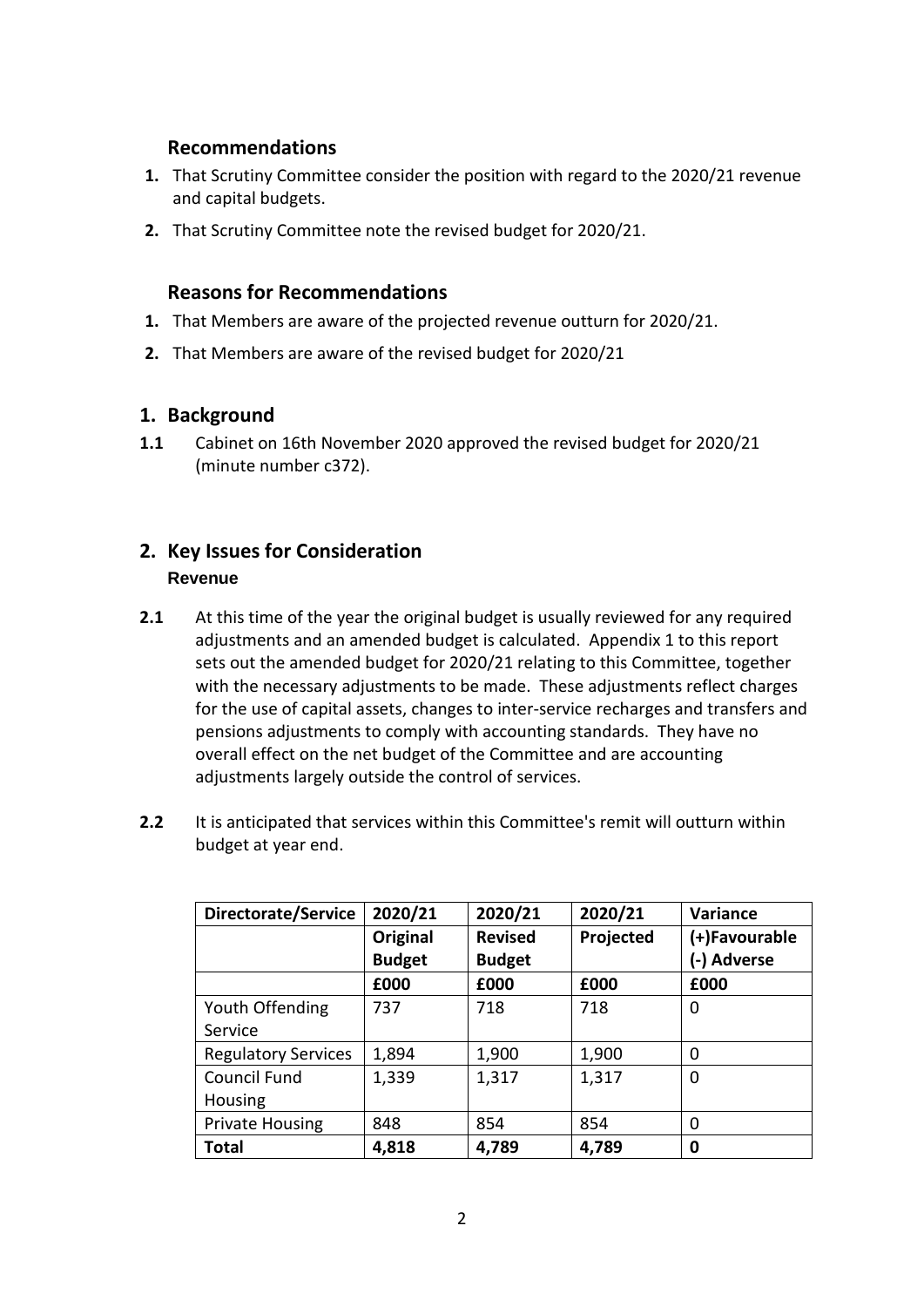- **2.3** Youth Offending Service It is early in the financial year and currently it is anticipated that this service will breakeven at year end.
- **2.4** Regulatory Services The allocation represents the Vale of Glamorgan's budget for its share of the Shared Regulatory Service (SRS). A separate set of accounts is maintained for the SRS and periodically reported to the Shared Regulatory Service Joint Committee. It is anticipated that the SRS will outturn on target.
- **2.5** Council Fund Housing In response to the WG guidance on managing homelessness during the COVID19 pandemic and the provision of £10 million of additional funding to enable local authorities to secure accommodation needed to ensure that those without a home can be protected, supported and isolated if necessary, the Housing Solutions Team worked hard to secure additional emergency temporary accommodation for the Vale's homeless clients during this period. The team has successfully housed 265 clients by using Ty Iolo hostel, bed and breakfast accommodation and council, leased and shared properties in the private rented sector and have secured a total of 86 local hotel rooms in order to satisfy demand. The additional costs of this increased accommodation have been funded by WG and confirmation has been received that this will continue until 31st March 2021. The Community Safety team has also been heavily involved in dealing with an increase in anti-social behaviour during lockdown, mainly due to large gatherings. This means there is now an impetus on ensuring that our CCTV equipment provision is positioned at the most effective sites. The team are currently looking at rolling out the replacement programme using the £350k capital funding set aside last year. Discussions are still on-going regarding the future monitoring of CCTV therefore the 2019/20 revenue savings target of £75k will again not be achieved this year. It is anticipated that unless this saving can be covered by underspends elsewhere within the service, funding will need to be drawn down from reserves to cover this shortfall.
- **2.6** Private Housing The pandemic has badly affected the Disabled Facility Grants fee income as clients have understandably been anxious about officers and contractors entering their property. Quarter 1 fee income was £5k, against a profiled target of £36k. With the slow easing of lockdown it is anticipated that the situation should improve but it will not be possible to achieve the full year's target by March. This position may improve if the loss of income claim to WG is successful.

#### **2020/21 Efficiency Targets**

**2.7** As part of the Final Revenue Budget Proposals for 2020/21 no efficiency targets were set for services under this Committee.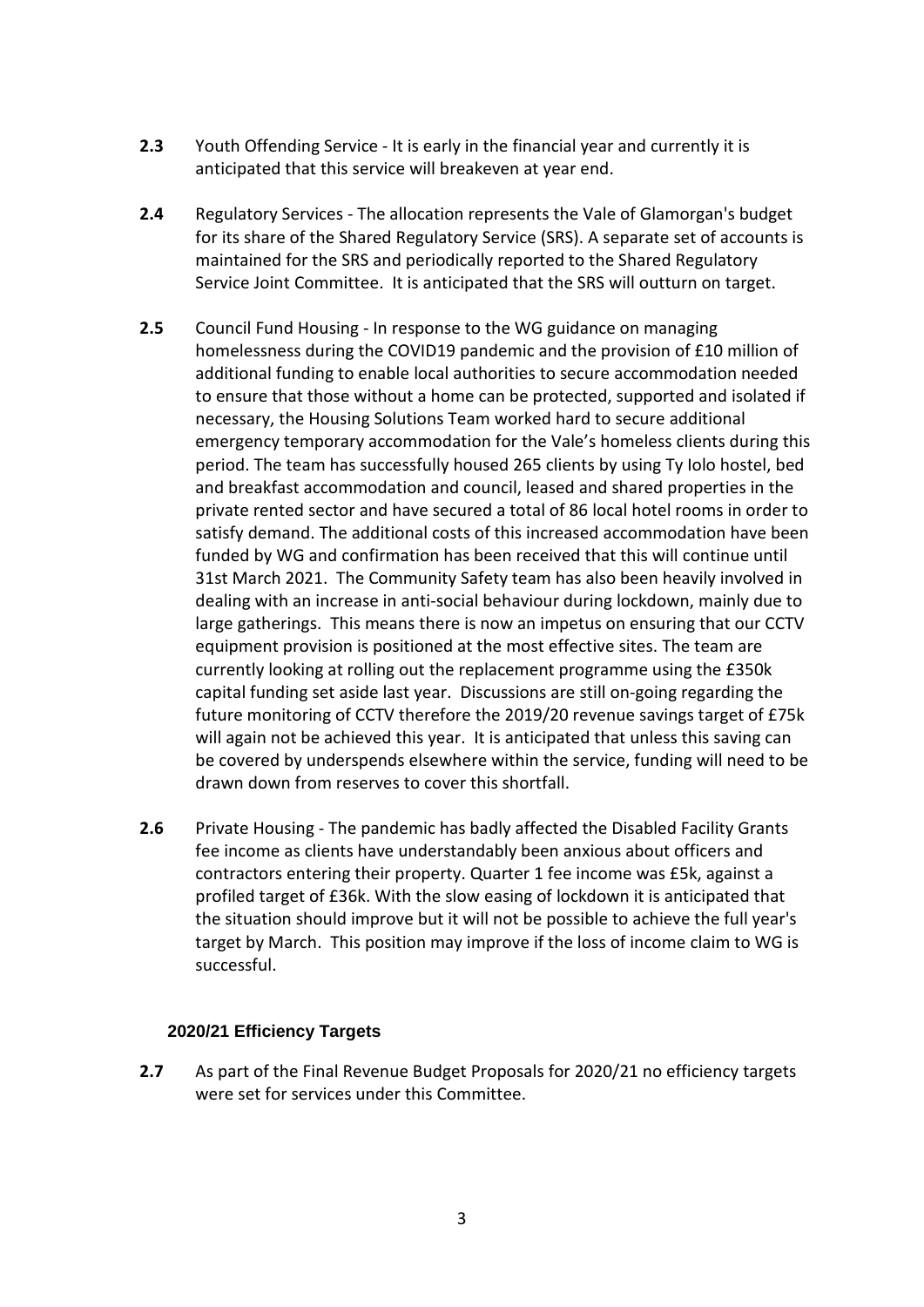### **Capital**

- **2.8** Appendix 2 details financial progress on the Capital Programme as at 30th September 2020. The following changes have been made to the Capital Programme since the last report to Committee.
- **2.9** Community Safety Improvements The lighting scheme is complete and has underspent and it has been requested to carry forward and vire £10k into the 2021/22 Capital Programme to the Upgrade of CCTV system scheme to accommodate the purchase of a CCTV camera.
- **2.10** Upgrade of CCTV system The multi-agency South Wales CCTV Strategic Group and Operational Group have been established and work plans agreed. In terms of the Vale it has been agreed to establish a multi-agency task and finish group to review the existing CCTV service, location, monitoring and technology used. The task group will be aligned to the South Wales Regional work so that the Vale can maximise opportunities to ensure that the Vale can deliver a 21st Century response to CCTV. The Vale will be in a position to agree a formal plan and procure a new solution during the early part of 2021/22. It has therefore been requested to carry forward £335k into the 2021/22 Capital Programme.
- **2.11** Housing Improvement Programme, Individual Schemes Due to COVID 19 causing delays in procuring and the commencement of works on Section20 Leaseholder external refurbishment schemes at Severn Avenue, Long Meadow and Pontalun, it has been requested that £1m is carried forward into the 2021/22 Capital Programme.
- **2.12** Housing Improvement Programme, Common Parts Due to COVID 19 causing delays in procuring and delivering the internal and communal area improvements and the fire door installation programme, it has been requested to carry forward £1m into the 2021/22 Capital Programme.
- **2.13** Housing Improvement Programme, Environmental Improvements Due to COVID 19 causing delays in procuring and delivering the highway resurfacing, garages procurement and pathway/parking schemes, it has been requested to carry forward £300k into the 2021/22 Capital Programme.

# **3. How do proposals evidence the Five Ways of Working and contribute to our Well-being Objectives?**

- **3.1** The revenue budget has been set in order to support services in the delivery of the Council's Well-being objectives. It is therefore important for expenditure to be monitored to ensure that these objectives are being delivered.
- **3.2** The revenue budget has been set and is monitored to reflect the 5 ways of working.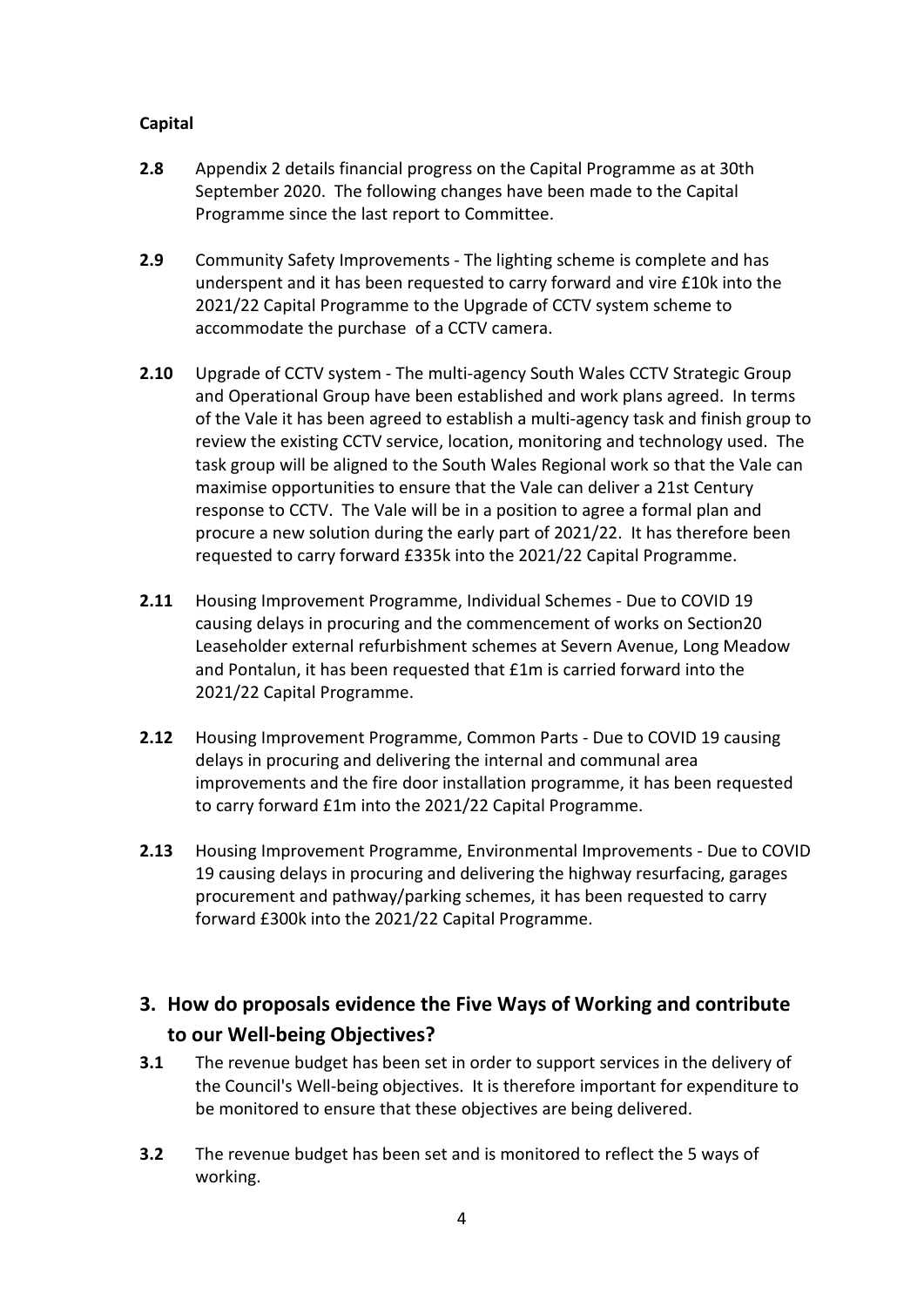- **3.3 Looking to the long term** The setting of the revenue budget requires planning for the future and takes a strategic approach to ensure services are sustainable and that future need and demand for services is understood.
- **3.4 Taking an integrated approach** The revenue budgets include services which work with partners to deliver services e.g. Health via ICF.
- **3.5 Involving the population in decisions** As part of the revenue budget setting process there has been engagement with residents, customers and partners.
- **3.6 Working in a collaborative way** The revenue budgets include services which operate on a collaborative basis e.g. Shared Regulatory Service, Vale Valleys and Cardiff Adoption Service.
- **3.7 Understanding the root cause of issues and preventing them** Monitoring the revenue budget is a proactive way of understanding the financial position of services in order to tackle issue at the source as soon as they arise.

## **4. Resources and Legal Considerations**

#### **Financial**

**4.1** As detailed in the body of the report.

#### **Employment**

**4.2** There are no employment implications.

### **Legal (Including Equalities)**

**4.3** There are no legal implications.

### **5. Background Papers**

None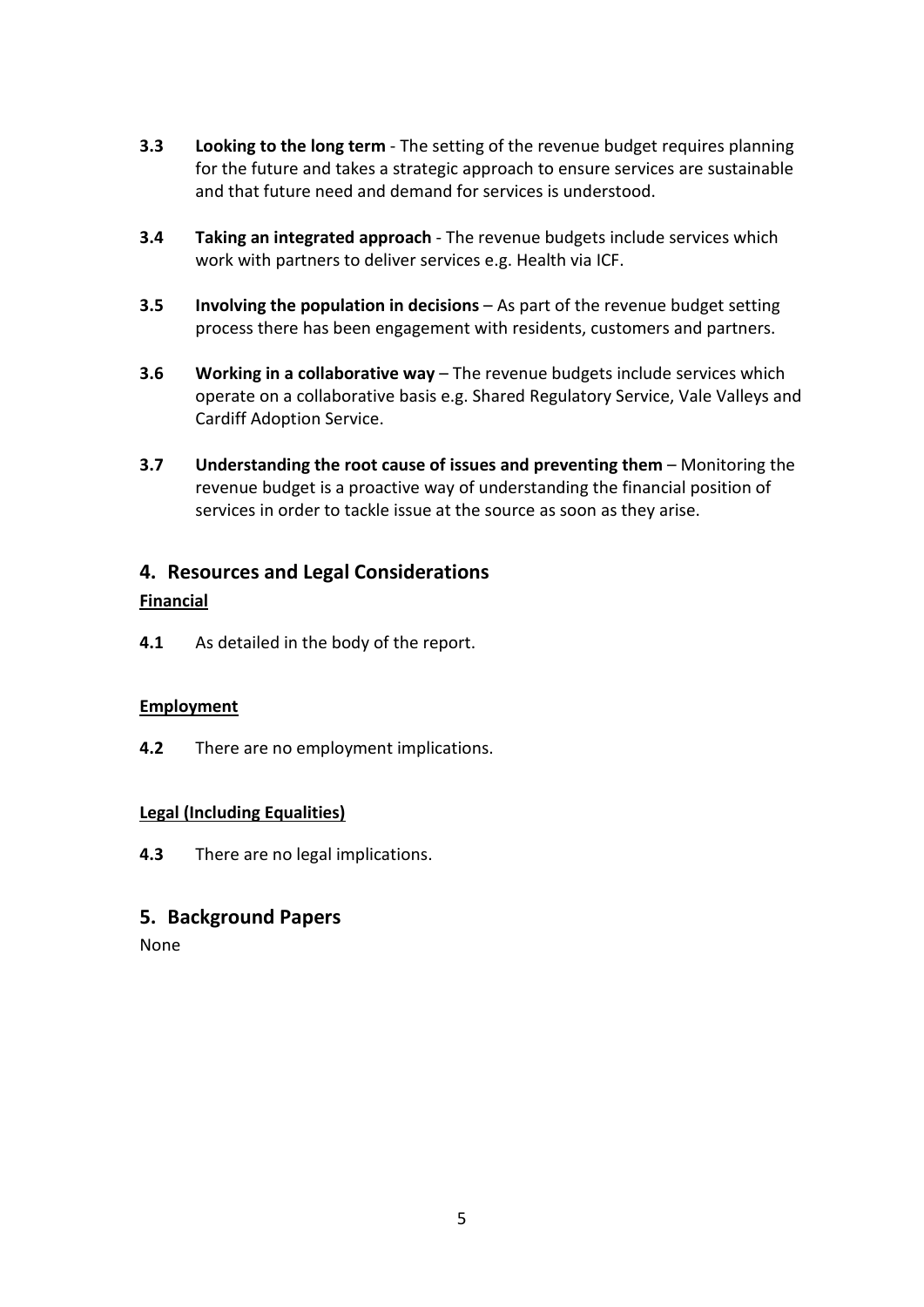# **REVISED BUDGET 2020/21 APPENDIX 1**

|                                 |               | <b>Original Adjustments</b> | <b>Revised</b> |
|---------------------------------|---------------|-----------------------------|----------------|
|                                 | <b>Budget</b> |                             | <b>Budget</b>  |
|                                 | 2020/21       |                             | 2020/21        |
|                                 | £000          | £000                        | £000           |
| <b>Youth Offending Services</b> | 737           | $-19$                       | 718            |
| <b>Regulatory Services</b>      | 1,894         | 6                           | 1,900          |
| <b>Council Fund Housing</b>     | 1,339         | $-22$                       | 1,317          |
| <b>Private Housing</b>          | 848           | 6                           | 854            |
| <b>TOTAL</b>                    | 4,818         | $-29$                       | 4,789          |